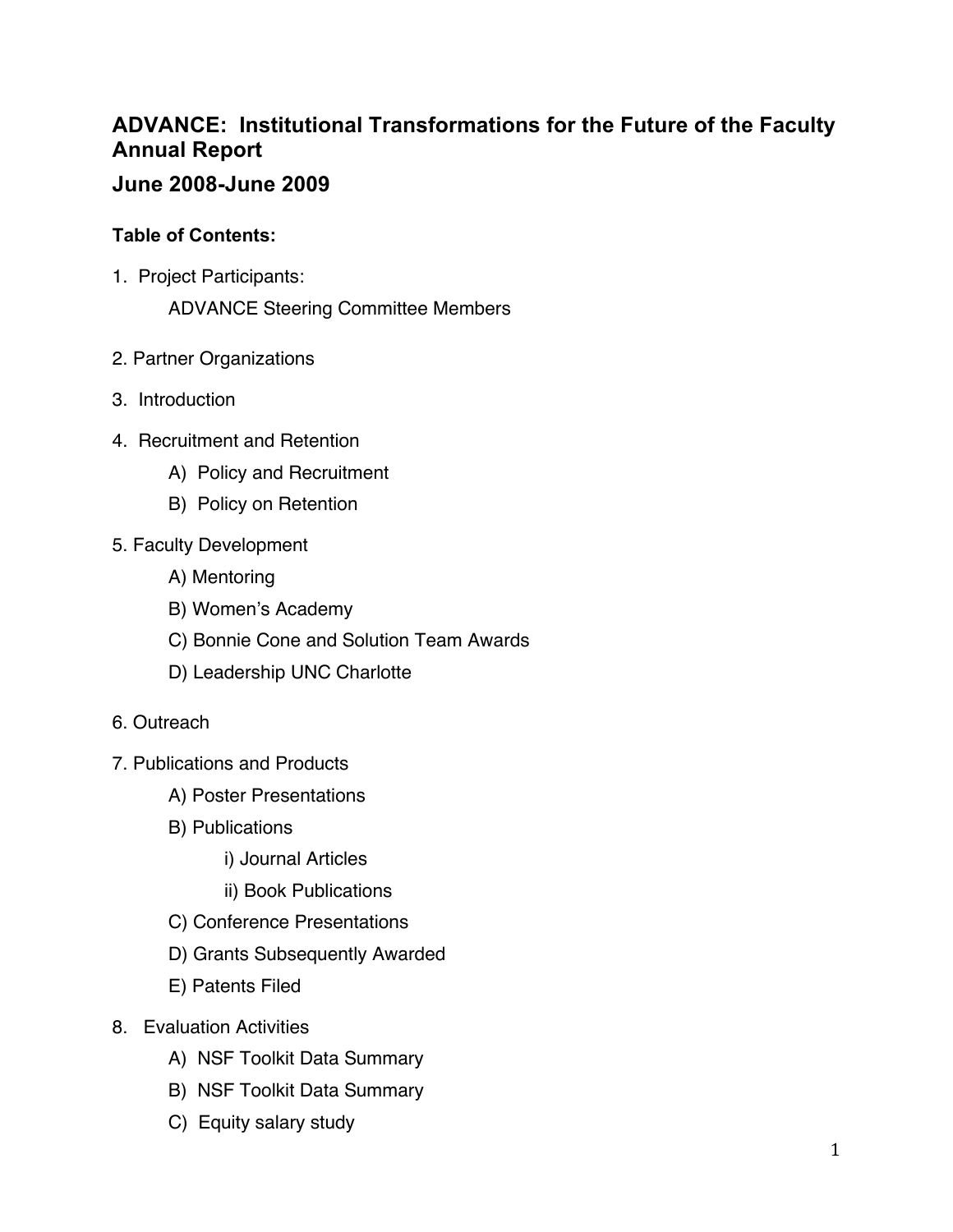9. Appendices

## **1. PROJECT PARTICIPANTS**

## **PRINCIPAL INVESTIGATOR:**

*Joan F. Lorden*: Provost; Vice Chancellor for Academic Affairs

## **CO PRINCIPAL INVESTIGATORS:**

*Yvette M. Huet*: Department of Biology: Dr. Huet is the Project Manager to the ADVANCE grant. She has worked43 months on the ADVANCE grant.

*Cann, Arnie*: Department of Psychology: Dr. Cann works as an evaluator and works on the project for three months annually.

*Mickelson, Roslyn Arlin*: Department of Sociology: Dr. Mickelson continued to work as an evaluator until December, 2008. She worked 1 month on the project this year.

## **ADVANCE STEERING COMMITTEE MEMBERS:**

*Blat, Catherine*: Student Development and Success. Dr. Blat works on the Competitive Awards Program. She receives a time release for 0.5 months.

**Buch, Kim:** Psychology. Dr. Buch works on the mid-career mentoring initiative and works 0.5 months a year*.*

*Coger Robin*: Mechanical Engineering. Dr Coger chairs the Competitive Awards program and works 0.5 months a year.

*Gutierrez, Nancy*: Dean of the College of Arts and Sciences. She is on the UNC Charlotte Leadership Committee. She has worked 0.5 months for the ADVANCE Grant.

*Hilger, Helene*: Civil and Environmental Engineering. She sits on the UNC Charlotte Leadership Committee. She has worked 0.5 months for the ADVANCE Grant.

*Schmaling, Karen*: Dean of the College of Health and Human Services. She chairs the Committee for the Future of the Faculty. She has worked 0.5 months on the project.

*Sell Susan*. Assistant Dean in the Graduate School. Dr. Sell is on the Future of the Faculty Committee and is part of the team for the Competitive Awards Program. I would take her off the list.

*Tong, Rosemarie*. Center for Professional and Applied Ethics. Dr Tong is a member of the Women's Academy. She works 0.5 months

*Wayland, Coral*: Department of Anthropology and Program Director for Women's Studies. She is the chair of the Women's Academy. She works 0.5 months

**Peta Katz:** Advance Grant Coordinator. She is employed full time and coordinates projects for the ADVANCE grant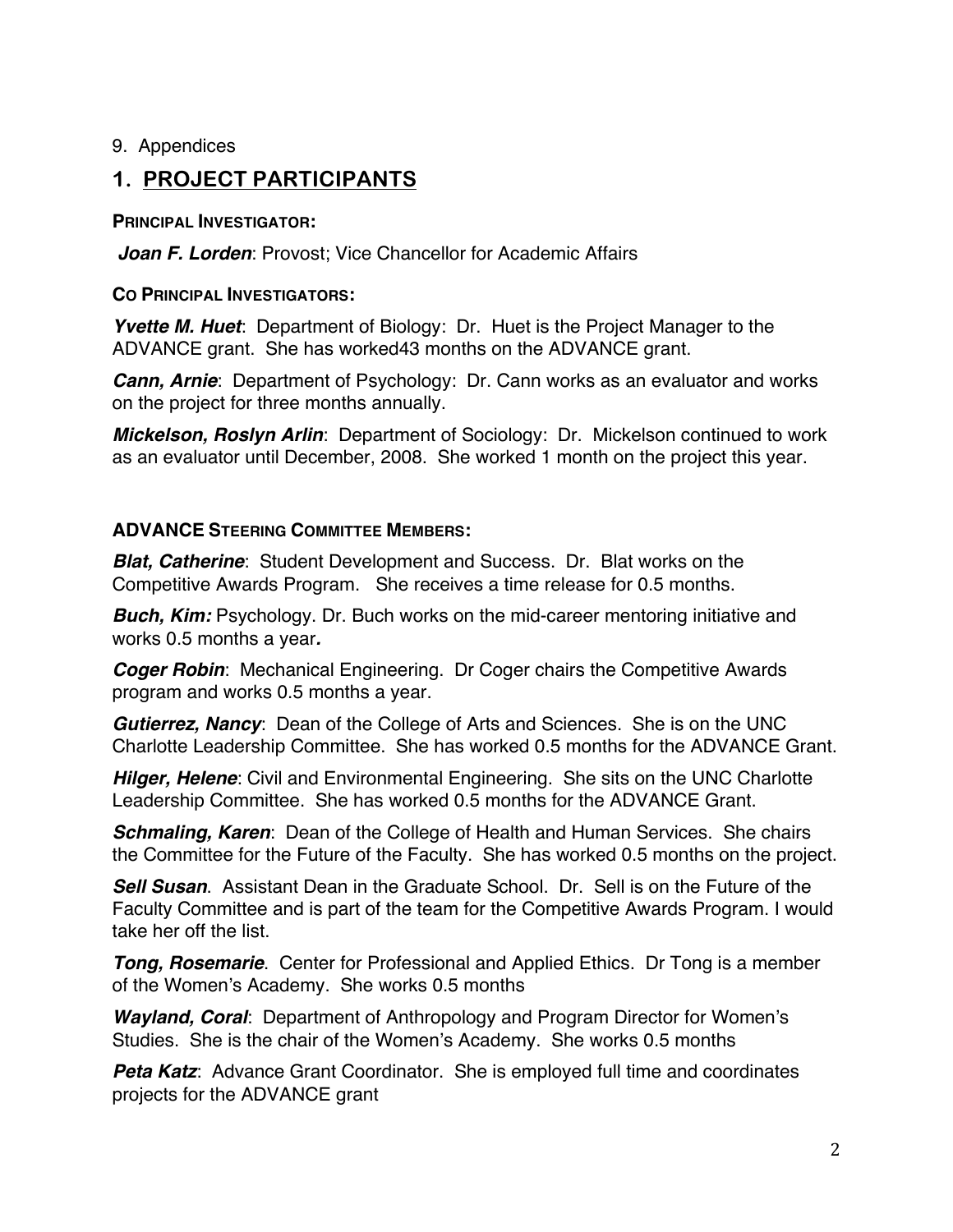#### **STUDENTS:**

*Neena Banerjee*: A graduate student in Sociology. She works 20 hours a week with the evaluation team.

**Krupesh Thacker:** A graduate student in Public Health Policy. He works 20 hours a week in the ADVANCE Faculty Affairs Office.

## **2. PARTNERS**

We have formed alliances with the UNC Bridges Program, which aims to develop and sharpen the skills of women alumni of the UNC system in the realms of administration and leadership. The Bridges alumni on our campus hold monthly meetings for networking and are often called on to carry out projects, such as the focus groups that address pertinent career issues, and the subsequent follow up meetings with all women faculty and staff. We will continue to work with these groups. Because the UNC Bridges program is a UNC system-wide program, this alliance allows us to bring the work of ADVANCE to our 16 sister institutions.

The ADVANCE Program is located in space that is contiguous with the Office of the Council on University Community. The Chancellor charged the Council, which was appointed in 2006, with leading diversity efforts at UNC Charlotte, and advising him on means to create and sustain an inclusive environment that values the presence of people with diverse backgrounds, experiences, and ideas. The Council is comprised by members of the Chancellor's cabinet and chaired by Provost Joan Lorden. The Council launched the Chancellor's Diversity Challenge Fund, a mini-grant program to fund faculty, staff, and student initiatives to promote the value of diversity at UNC Charlotte. The Council has also completed the university Diversity Plan. Ms. Kerrie Stewart, staff to the Council, has drawn heavily on the work of the ADVANCE's Committee on the Future of the Faculty, in providing input to the Council for the Diversity Plan. Ms. Stewart works with the ADVANCE staff to raise campus awareness around diversity and inclusiveness issues, share data relevant to gender, race/ethnicity, and equity, and through ADVANCE initiatives, to promote equity and inclusiveness in policy and climate.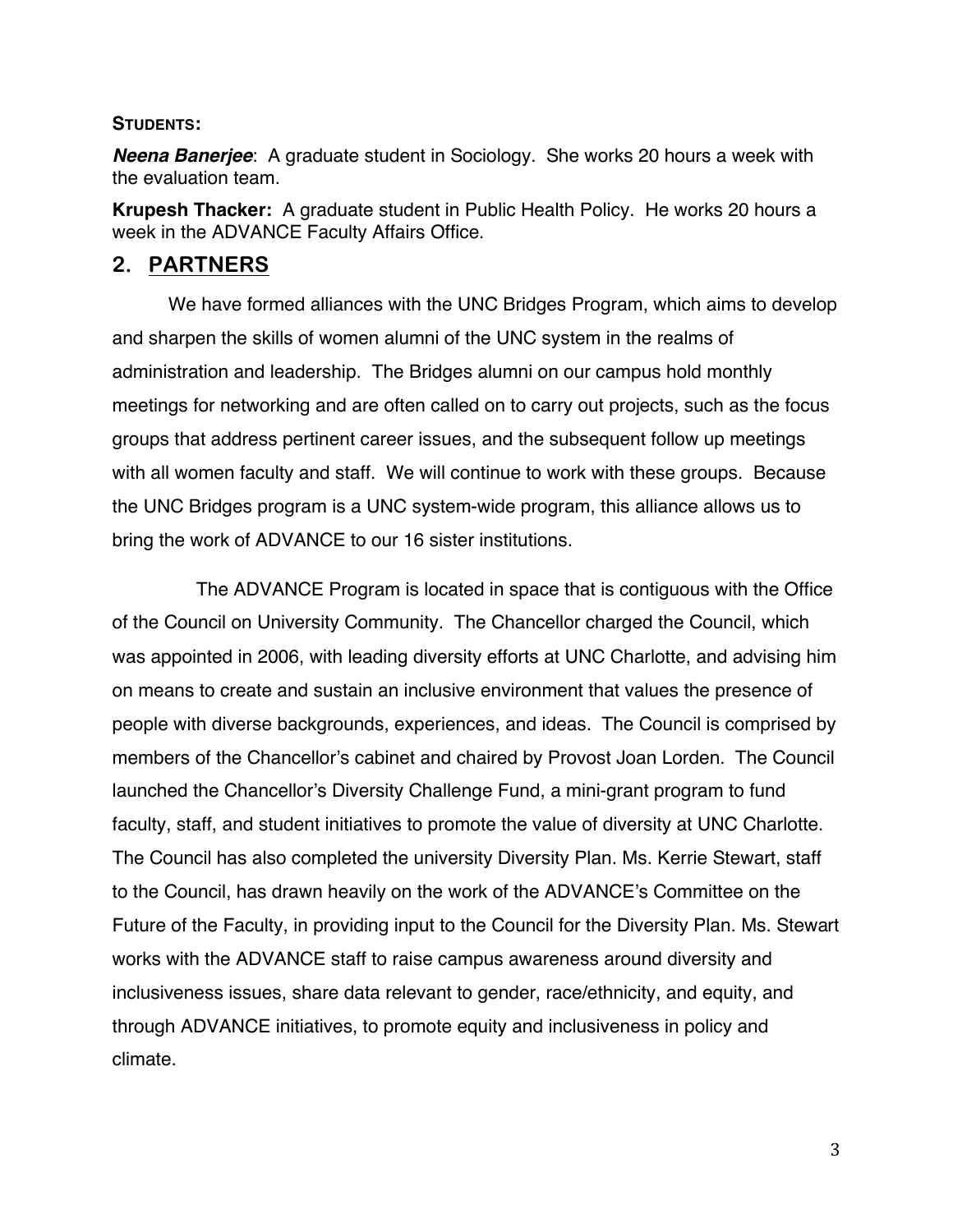The ADVANCE Program (Women's Academy) partnered with the Center for Professional and Applied Ethics to host a series of speakers on research on gender and equity. The series also brought to campus leading women academicians to speak on their research and network with women faculty. This collaboration provided several opportunities to raise awareness of the ADVANCE Program's goals and initiatives to students, faculty, and administrators from across the institution.

## **3. INTRODUCTION**

The ADVANCE Institutional Transformation Project was designed to address the specific needs of gender equity at the University of North Carolina at Charlotte. The aims of the grant are to increase the recruitment, retention and promotion of women in the STEM disciplines, notably science, technology, engineering and mathematics.

We report here on project activities occurring since our last annual report, June 1st 2008, which includes the last quarter of project Year Two and three quarters of project Year Three.

During Year 3 of the University of North Carolina Charlotte's NSF ADVANCE Institutional Transformation for the Future of the Faculty Award, we have continued to make strides in the recruitment, retention, and advancement of women in the STEM disciplines.

In the fall of 2006, (the inception of the grant), 27.7% of the Assistant Professors and 33% of the Associate Professors hired were women, for a total of six new STEM women faculty. In 2008-2009, 20% of new tenured/tenure-track positions in STEM were filled by women (12 males and 3 women) including one spousal hire. This is a decrease from the previous year and we are working to understand if this is an aberration or whether new approaches are needed in our recruitment initiatives.

In 2006 all four women who were eligible for tenure and promotion were successful. This number includes one woman in the Social and Behavioral Sciences. In 2007, 5 women were eligible and received tenure. While these nine women have added to the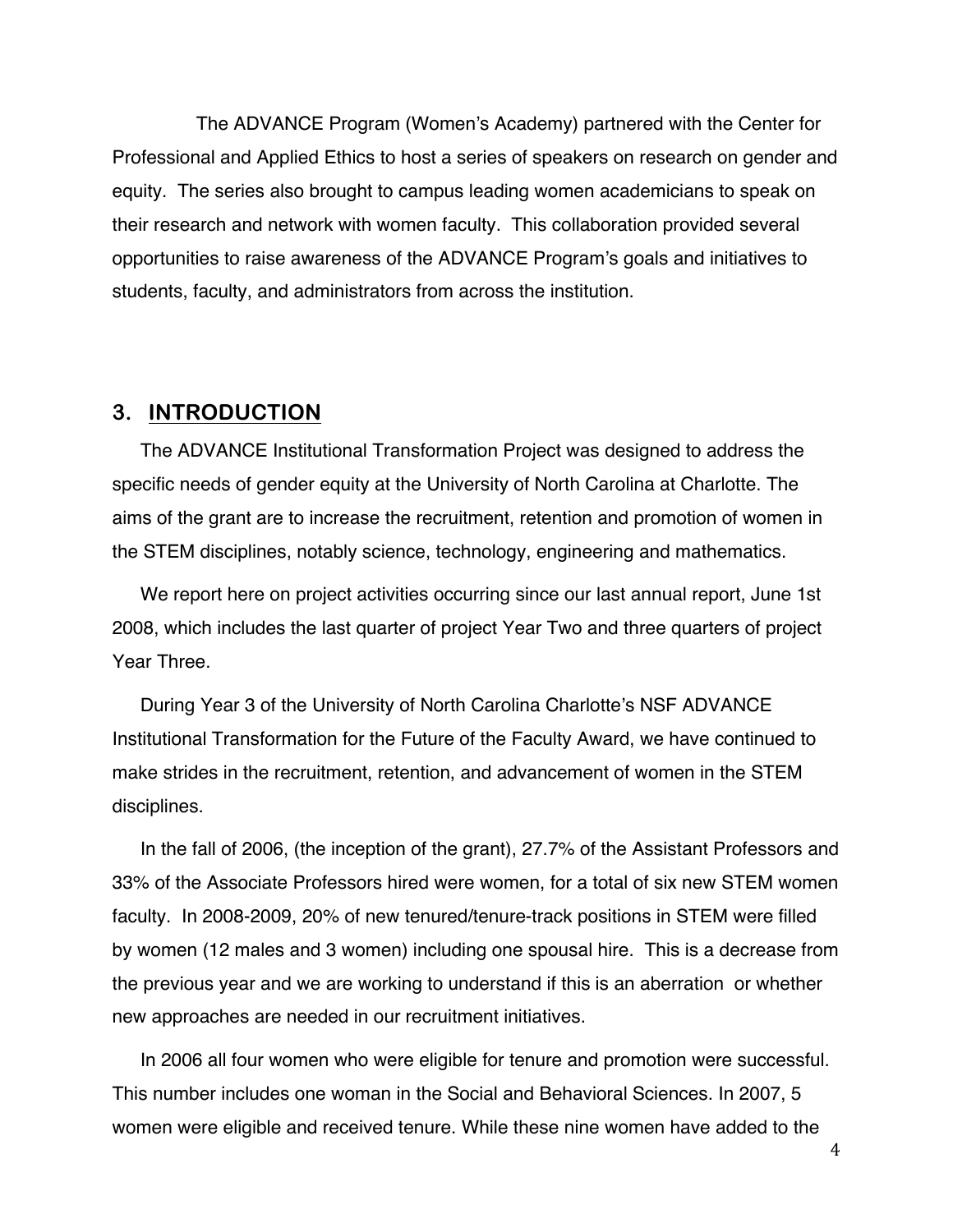diversity of their departments, 22 men were promoted and tenured during the same period. Thus, 18.5% of those receiving tenure were women. In contrast, in 2008-2009 one woman was promoted to Full Professor and 5 women received tenure in STEM disciplines. There were no men that were promoted to Full Professor and 11 men received tenure an increase to 45% of faculty receiving tenure being women.

The data on recruitment, promotion and tenure indicate the need for the broad based approach to institutional transformation that we are engaged in with the help of the ADVANCE Program. At this point, our proposed initiatives are in place and we are evaluating their effectiveness. For example, we have conducted recruitment workshops for search committees to emphasize best practices and ways to avoid cognitive biases. More details on evaluation are presented below. The ADVANCE Leadership Team has met to discuss progress and policies. In addition, this committee has guided and implemented the project's initiatives. As of writing this report all of our initiatives are in place and are reaching their target audience.

The NSF 3<sup>rd</sup> year review team had their site visit at the end of April 2009. They met with every constituency of the ADVANCE program as well as individuals that have not participated in ADVANCE initiatives. To date we have not received the report from the site visit. However, the observations of the site reviewers will be used to guide our future plans for years 4 and 5 and beyond.

## **4. RECRUITMENT AND RETENTION**

Recruitment and Retention of faculty continues its focus in two major areas: A) Faculty recruitment seminars which focus on unconscious bias, university diversity goals, places to seek underrepresented candidates, how to conduct interviews that ensure gender equity, and the hiring process itself. In 2008-2009 we held four such workshops open to anyone but required of at least one member of every search committee. B) The continued efforts of the Committee on the Future of the Faculty to examine policies and procedures in order to recommend changes that would support the recruitment, progression, and retention of women faculty.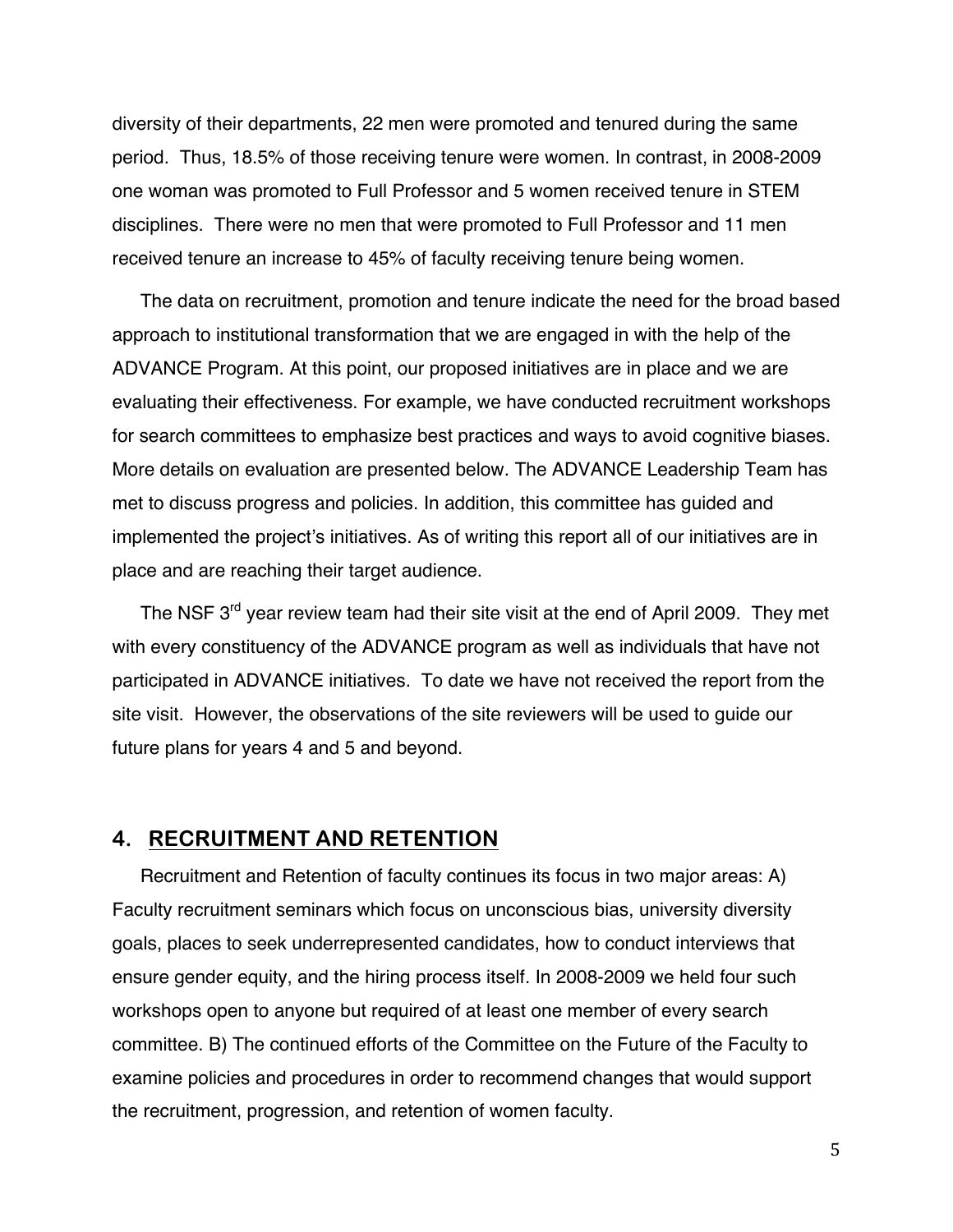#### *POLICY CHANGES*

#### A) Recruitment

We have expanded the training of faculty search committees. The recruitment workshops use an interactive case study format. The discussions have been engaging and have allowed faculty across the campus to share successful approaches to recruitment. The initial intent was that one member of every search committee would attend a workshop. In practice, multiple members have often attended and, in 2008, the department chairs requested that an additional workshop be added to accommodate hiring committees. Feedback from the Program Evaluation Team (PET) has helped structure the workshop to more effectively meet the needs of the faculty. In addition, the PET has recently completed a study of patterns in STEM faculty hiring by gender and rank from 2004 to 2008. The data indicate that the proportion of women hired at the assistant professor level has decreased slightly although the *total number* of women has increased (29% to 25%; n=18 vs. 20). This is of concern, but appears to be a function of a large amount of hiring in fields in which there are relatively few women candidates. Importantly, the percentages of women STEM associate and full professors have increased over the same time period. This appears to be due, in part, to the hiring of relatively more women than men at the associate level. It is also worth noting that before the start of the ADVANCE project, UNC Charlotte had only one female distinguished professor. This year, there are five. Further review of our recruitment program's outcomes is underway. Nonetheless, it is clear that there has been some change in behavior that coincides with attendance at the recruitment workshops and the emphasis placed on fair and effective hiring practices.

On the policy side, the Committee on the Future of the Faculty (CFF) was established for the purpose of identifying barriers and recommending changes where necessary to improve the recruitment, retention, and full professional development of women faculty members, especially those in the STEM disciplines. UNC Charlotte has allowed faculty to stop the tenure clock for family leave for many years. This past year, ideas from the CFF for expansion of family friendly policies included a recommendation that the University add new rationales for the extension of the tenure clock. These were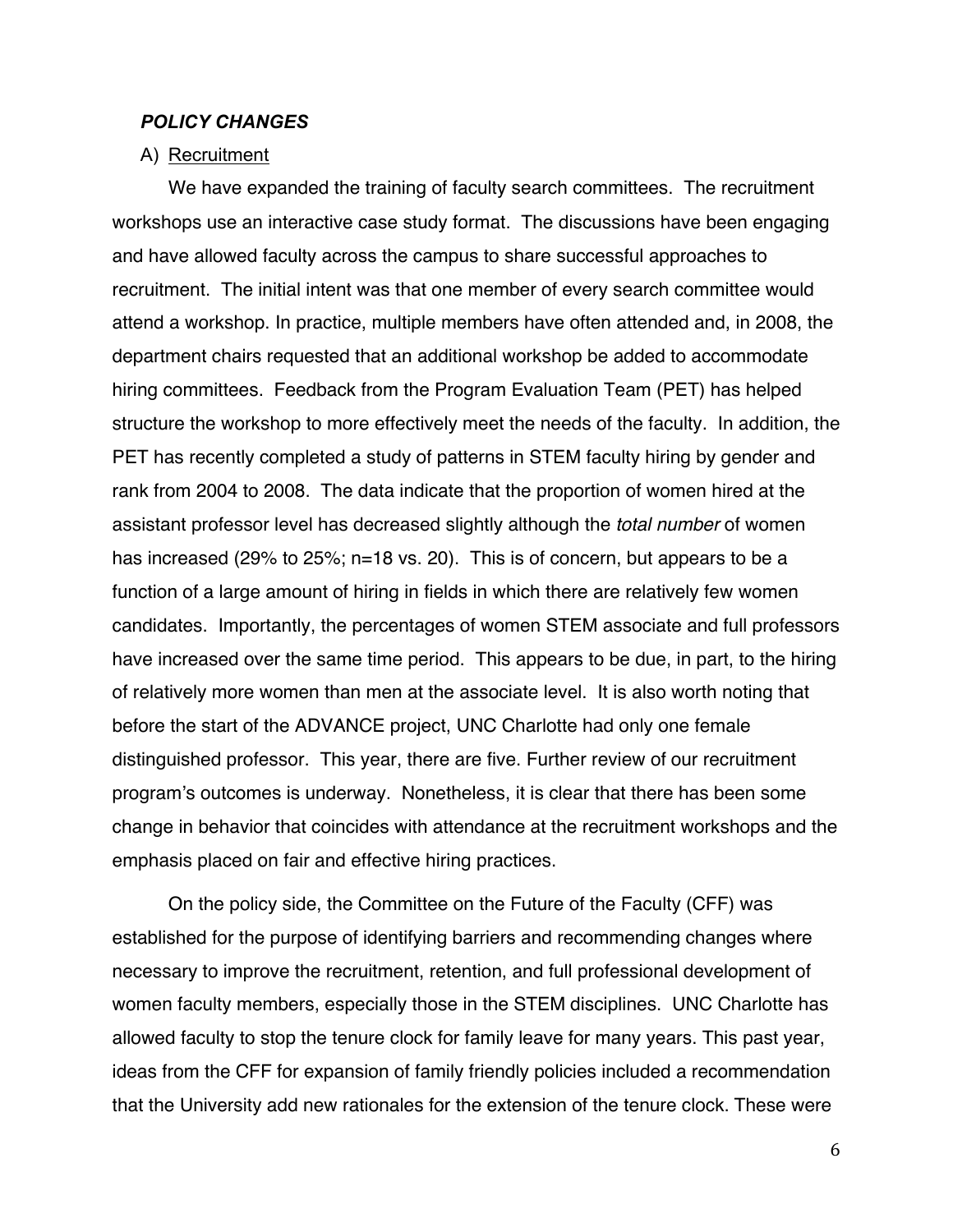endorsed by the Faculty Council and are being incorporated into the Academic Policies and Procedures Handbook. Other policy recommendations relevant to the success of women faculty include allowing for multiple pathways for promotion to full professor such as those involving contributions in leadership. This year, a woman faculty member in STEM was promoted in part in recognition of her leadership in graduate education and increasing the diversity of the STEM graduate programs. The work of the CFF was launched early in the project, recognizing that it would take time to deliberate over policies and build support for change. As recommendations have proceeded through the Faculty Council, revisions to policies are drafted and are being implemented. In addition to policy recommendations, the CFF recommended the establishment of an Ombudsman position. This has been approved; a candidate has been selected and is scheduled to undergo training this fall.

High priority items for the next two years that have been generated by our work to date include: improvement in clarity for the standards and criteria around promotion and tenure; improvement in annual evaluations of faculty at both the pre- and posttenure levels; addressing ways to structure start-ups in STEM areas to better meet the needs of women faculty; refining mentoring and orientation programs; and enhancing our dual career program. Our data indicate that women faculty experience greater degrees of work/life stress. This is an area that we need to explore in more detail to determine whether the policy and other changes we have put in place are having an impact on this dimension of faculty life. Research on our faculty indicates that one of the institution's "effectiveness gaps" was on-campus child care. We have completed a detailed study of faculty needs in this area and it has been presented to the Chancellor's Cabinet. We have been asked to develop a space and financial plan for a child care center for presentation to the Board of Trustees.

We have attempted to bring women of color and issues that are important to them into all our programs. However, we only a few aspects of the project that have been specifically targeted toward women of color:

> • In the spring of 2009, ADVANCE sponsored an AAC&U Campus Women Lead workshop that was designed specifically for women of color.

> > 7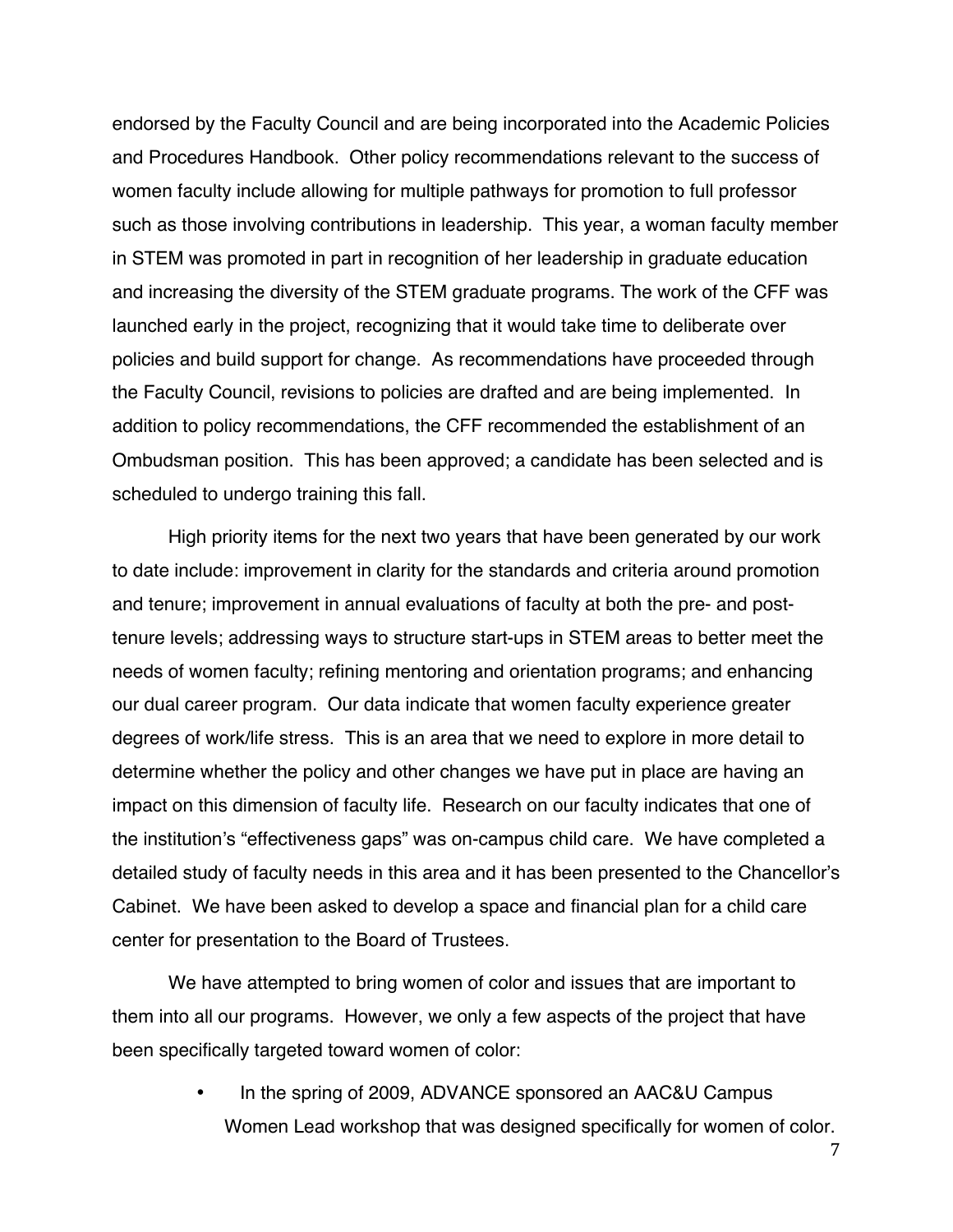- We have helped to promote a program in cross-racial mentoring of faculty sponsored by the College of Education.
- Our colloquium series has included speakers who have addressed issues of race and ethnicity in academia.
- The University Diversity Plan, which drew heavily on ADVANCE program materials and recommendations, includes key strategies and specific measures of accountability for faculty diversity. The Plan was approved by the Chancellor and Board of Trustees this year.
- The Provost's Office and the College of Liberal Arts and Sciences have supported dual career hires of STEM women; have modified work assignments to accommodate the needs of several underrepresented minority women in STEM in order to promote their retention; and have created new positions to hire underrepresented minority women in STEM.

This is an area in which we still have work to do.

## **5. FACULTY DEVELOPMENT**

There are four major components of the faculty development program: A) The Mentoring Program. B) The Women's Academy. C) Bonnie Cone Fellowships and Solution Team Awards. D) Leadership UNC Charlotte.

## A) The Mentoring Program

Currently there are two programs in place, the New Faculty Mentoring Program and the Mid-Career Mentoring Program. The New Faculty Mentoring Program has completed its second year. Early data indicate that when paired with mentors with whom they make a positive connection, new faculty found the program useful. However, the program's impact on retention is difficult to determine after only two years of operation. It is clear that good pairings are extremely important and we continue to make changes to improve the matching process. Anecdotal data on the program derived from the Provost's new faculty luncheons suggests that women often find it helpful to be paired with other women with similar family circumstances, regardless of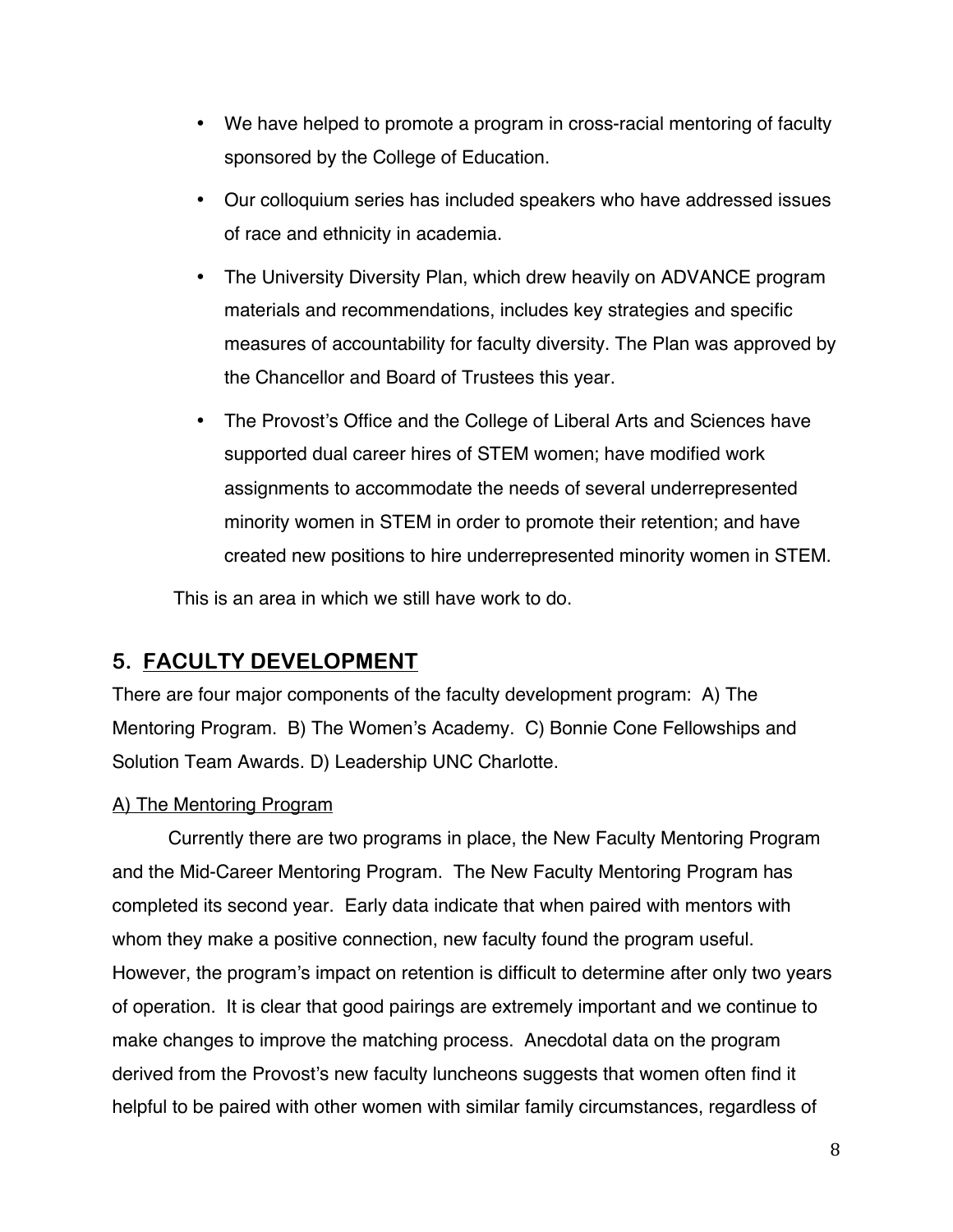discipline. While not part of the mentoring program, the new faculty orientation has been developed and refined continuously. With the mentoring program and the orientation program, first year faculty across the institution report feeling well supported. At the recommendation of our external reviewers, the Mid-Career Mentoring Program began during '08-ʻ09. Monthly meetings have provided opportunities for associate professors across campus to meet to discuss the benefits of and barriers to promotion. Most recently a template for development plans has been circulated to help define goals and ways to meet those goals. In addition, a pilot program is underway in which women associate professors that have been in rank for more than six years are paired with professors for the purpose of reviewing the associate professor's curriculum vitae And development plans to help define steps necessary to achieve both short- and long-term goals.

The fledgling "Focus Energy Friday" coffees are important networking opportunities for faculty. While these coffees were not in the original proposal, we heard of other institutions using such meetings successfully and planned to have them weekly, rotating among different groups. However, the only consistent meetings have been those for the Mid-career Mentoring Program. With added staff, we plan to resume rotating weekly meetings. These will provide regular opportunities to meet and discuss career issues with colleagues in an informal setting.

#### B) The Women's Academy

The Women's Academy was proposed as a structure to facilitate networking, mentoring, and collaboration and to enhance the visibility of women's contributions to science. The initiative has evolved in two directions. The ADVANCE Faculty Affairs Office has largely subsumed the networking and mentoring functions of the Women's Academy as faculty support programs continue to expand. The speakers program envisioned as part of the Women's Academy has evolved into a co-sponsorship program in which ADVANCE has partnered with centers and departments to bring to campus distinguished scholars to discuss gender issues in academia and to present the research of women in a variety of fields. During the 08-09 academic year, this program has sponsored visits from Deidre Mulligan, and Helen Nissenbaum, among others.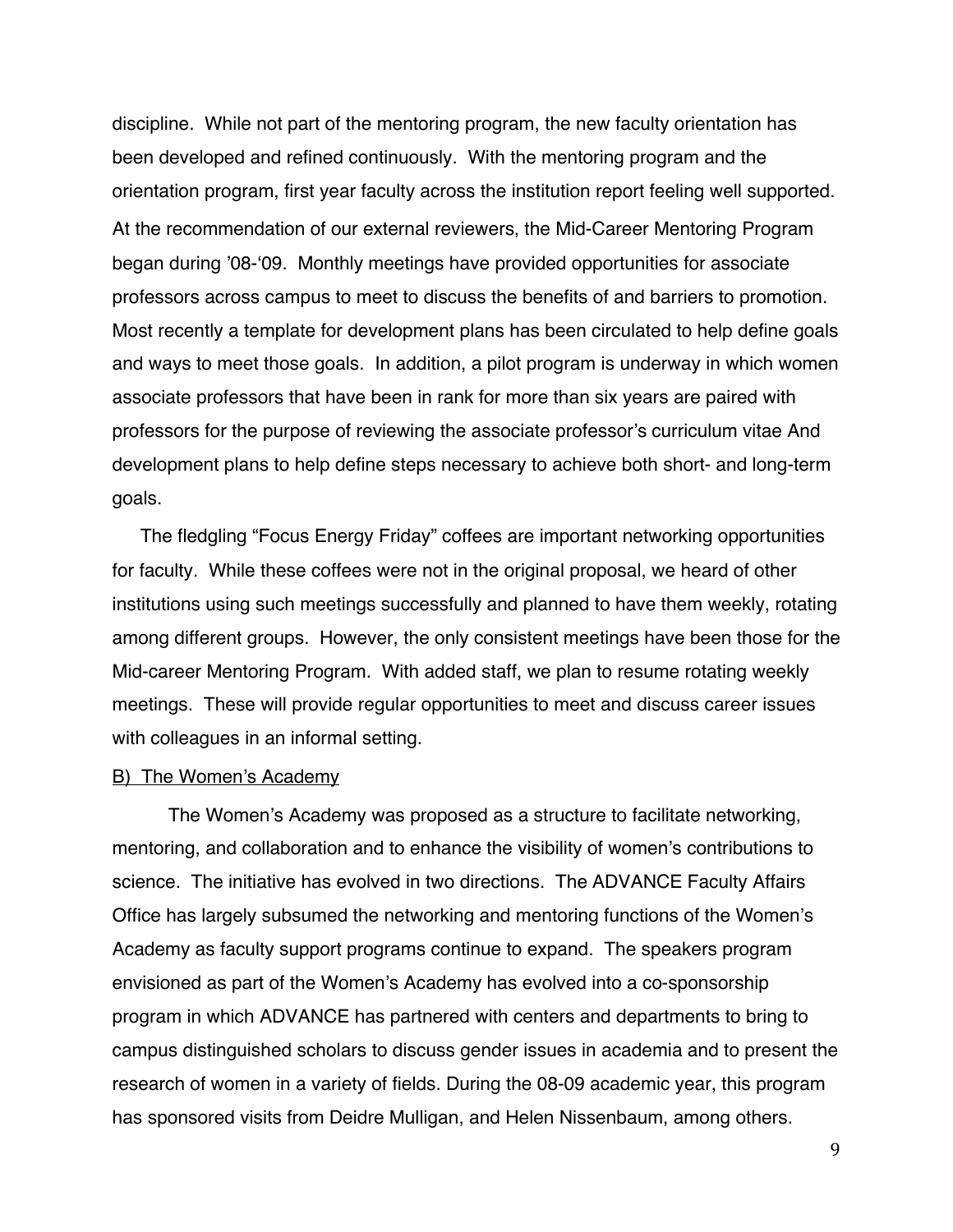Workshops on gender issues led by several of these speakers have been targeted to department chairs and deans. We have also co-sponsored relevant speakers in departmental colloquium series to increase the numbers of women scientists and engineers included in these programs. This has been an attractive program that has allowed our women faculty opportunities to network with leaders in their fields.

#### C). Bonnie Cone Fellowship and Solutions Team Awards

The Competitive Awards Program (CAP) includes both individual Bonnie Cone fellowships and unit-based Solutions Team Awards. The Bonnie Cone Fellowship is awarded to individual applicants in one of two categories: young or mid-career. This was the first year that we extended awards specifically for mid-career women as recommended by the external reviewers. This year we received 10 submissions, of which 3 were successful at the young investigator level and 4, at the mid-career level. Awards requested included summer salary, conference attendance, career coaching, graduate student support, and technical assistance. These fellowships have two purposes. First, we want to provide flexible support to women to help them overcome the work/life stresses that we detect in our surveys of faculty. Second, by letting women self-select the kinds of support they need, we will be gathering data on the kinds of interventions they consider most important and that lead to positive outcomes in promotion and tenure.

An evaluation of the Cone program based on individual interviews with 16 of the 18 women awarded fellowships in 06-07 and 07-08 indicated that the program has been effective on a number of levels. The women were able to formulate career development programs that advanced their research careers. In addition, the program has provided insight into the kind of support mechanisms that are most helpful, particularly to beginning women faculty. The funds allowed women to make contact with new mentors and collaborators and to attract students to their labs. The flexibility in when and how the funds could be spent allowed the women to fill gaps in start up packages that may not have been anticipated at the time that they negotiated for their positions. The awards have also helped boost the confidence of the awardees, providing them with a more positive view of the institution.

10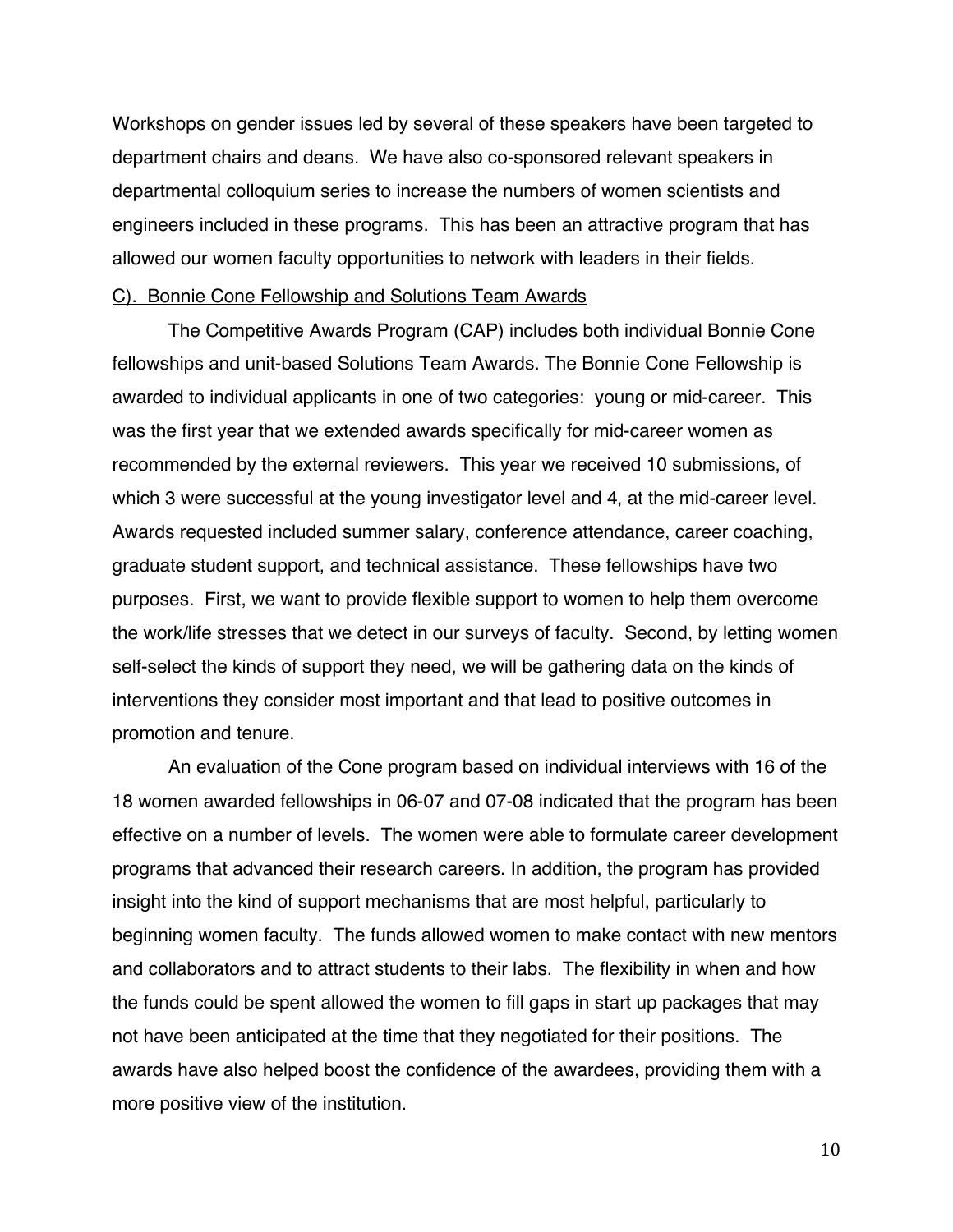The Solutions team's awards were proposed to stimulate thinking about the obstacles to the advancement of women at the unit level and to seek creative solutions. While, the number of competitive proposals has not been as robust as we would like, we have funded several. This year, one proposal was funded. Previously, the Department of Psychology received a Solutions Team Grant that resulted in a report on the climate for women and the outcomes of recruitment and retention initiatives for women and women faculty of color. The new award to the department funds work to define solutions for issues raised in the report. At the completion of this award, the department will be in a position to share both the assessment and the solutions with the campus.

#### D. Leadership UNC Charlotte

In the past six years, 75% of the university's department chairs have turned over. Recognizing the need for support and training for those in this key position, ADVANCE and the Provost's Office in collaboration with the deans has initiated a new chairs orientation to address departmental leadership issues. It is also clear that it is important to expand the number of faculty with skills in inclusive leadership. This is the goal of the Leadership UNC Charlotte Program. Focused on issues at the department level and organized around case studies, leaders (chairs and program coordinators) and emerging leaders from across the institution meet for networking, discussion, and skill development.

This year, the facilitators for Leadership UNC Charlotte were largely internal leaders. However, COACh also facilitated a workshop on "The Power of Strategic Persuasion," which was very well received. We continue to refine the program and tailor it to the needs of the cohort. We have successfully introduced training in the on how to run effective and inclusive meetings. Based on the response to this topic, we will consider developing a meetings workshop similar to our recruitment workshop for committees such as reappointment, promotion, and tenure committees

Of the 24 faculty in the first Leadership cohort, 6 have taken on new administrative duties in positions of chair (3), dean or director of a school (2) and University Ombudsman (1). While careful evaluation is needed, we can at least say that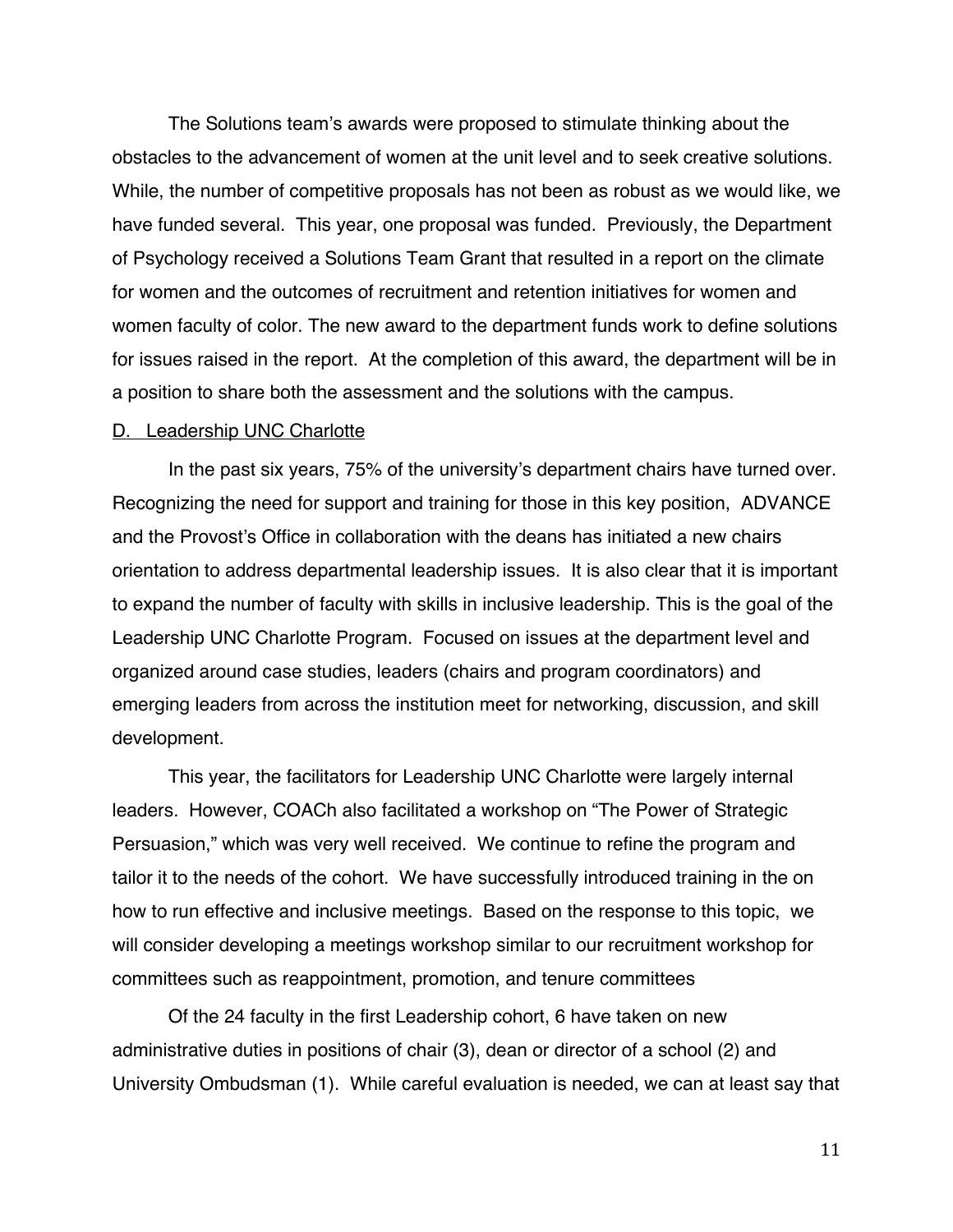these individuals had the opportunity for more systematic preparation than is often the case in academia.

# **6. OUTREACH ACTIVITIES**

Outreach activities have been numerous and varied. ADVANCE has supported workshops on publishing, negotiations, and difficult conversations. These have been open to all faculty and attended by both men and women.

We have hosted speakers that include Sue Rosser on gender issues in promotion and tenure as well as patenting of intellectual property; Helen Nissenbaum, on equality, diversity, and creativity; and Deirdre Mulligan on privacy and information technology. These speakers have been available for multiple seminars and luncheons that were open to the broad institutional audience as well as targeted groups. i.e, women faculty in computer science. Other dissemination activities included the following:

- Dr. Lorden, Dr. Yvette Huet and Dr. Peta Katz attended the PI meeting in 2008 and presented a poster.
- The ADVANCE Steering Committee hosted a videoconference on the work of the ADVANCE program for the Faculty Assembly of the 16-campus UNC System.
- Dr. Yvette Huet was interviewed along with other local individuals for our local NPR affiliate, WFAE. The issues discussed pertained to science education.
- The work of Dr. Inna Sokolova (Biology), a Bonnie Cone Fellow, was the subject of a feature article in the Summer issue of UNC Charlotte magazine.
- Dr. Peta Katz presented a paper on her qualitative analysis of the Bonnie Cone program at the "Understanding Interventions that Broaden Participation in Research Careers" sponsored by AAAS, May 2009.

# **7. PUBLICATIONS AND PRODUCTS**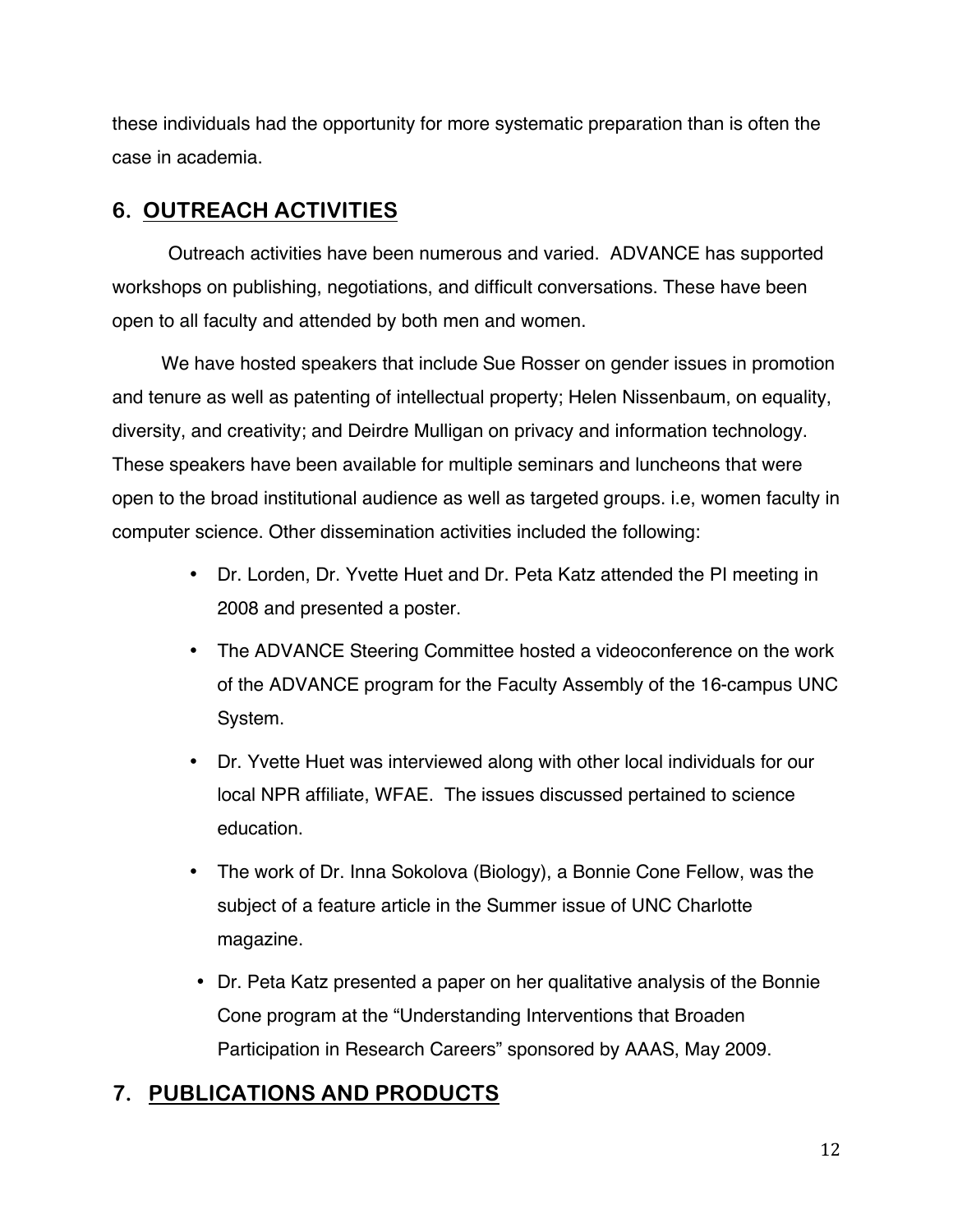# *A. Journal Publications (funded by Bonnie Cone Fellowships)***:**

- Hui Chen, Yang Xiao, Xiaoyan Hong, Fei Hu, and **Jiang Xie**, "A Survey of Anonymity in Wireless Communication Systems," to appear in *Security and Communication Networks Journal (Wiley)*, 2009.
- **Jiang Xie** and Xudong Wang, "A Survey of Mobility Management in Hybrid Wireless Mesh Networks," *IEEE Network*, vol. 22, no. 6, pp. 34-40, November/December 2008.

**(Ranked 18th of** *Top 100 Documents Accessed in IEEE Xplore) <https://unccmail.uncc.edu/exchweb/bin/redir.asp?URL=https://unccmail.u ncc.edu/exchange/Linda.Xie/Drafts/RE:%2520Articles%2520to%2520date.E ML/Top100Articles\_Jan2009.pdf>* ,

( **6th** of *Ten Most Popular Articles*

**https://unccmail.uncc.edu/exchweb/bin/redir.asp?URL=http://www.comsoc. org/livepubs/topten/index.html>**

**(Published in IEEE Communications Society periodicals, in January 2009**)

- Xiaoyuan Gu, John Strassner, **Jiang Xie**, Lars Wolf, and Tatsuya Suda, "Autonomic Multimedia Communications: Where Are We Now?" *Proceedings of the IEEE*, vol. 96, no. 1, pp. 143-154, January 2008.
- Ruidong Li, Jie Li, Kui Wu, Yang Xiao, and **Jiang Xie**, "An Enhanced Fast Handover with Low Latency for Mobile IPv6," *IEEE Transactions on Wireless Communications*, vol. 7, no. 1, pp. 334-342, January 2008.
- Shantidev Mohanty and **Jiang Xie**, "Performance Analysis of a Novel Architecture to Integrate Heterogeneous Wireless Systems," *Computer Networks Journal (Elsevier)*, vol. 51, no. 4, pp. 1095-1105, March 2007.
- **Gibas, C**. (under review) Genosets: Set-Based Visualization of Genomic Data.
- **Gaultney, J. F. & Collins-McNeil, J. (in press).** Lack of sleep in the workplace: What the psychologist-manager should know about sleep. *The Psychologist-Manager Journal*.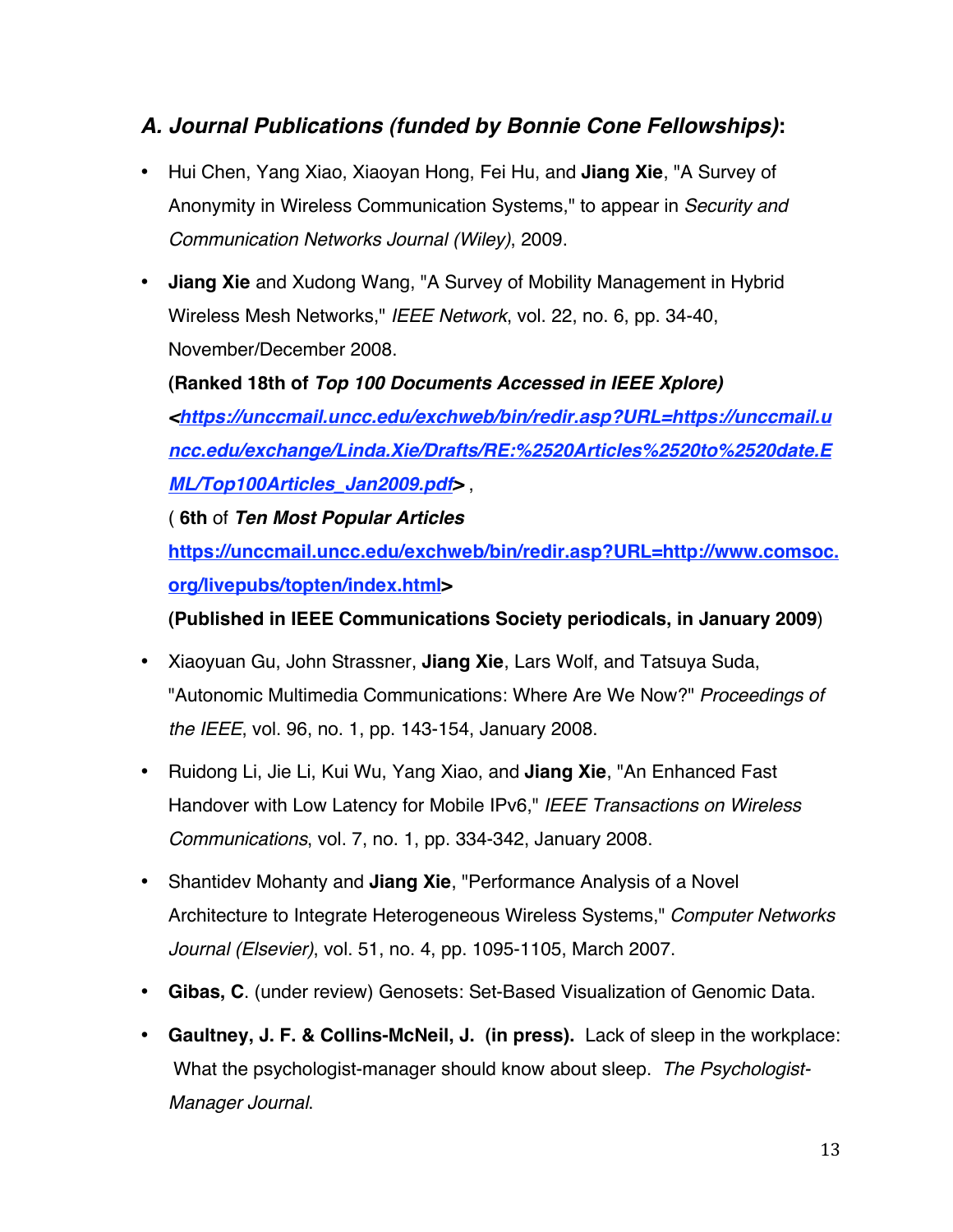- *Catrett, C. D*. & **Gaultney, J. F**. (in press). Morning tiredness predicts some risky behaviors among adolescents when controlling for grade, gender, and depressive symptoms. *Journal of Genetic Psychology.*
- **Gaultney, J. F., Merchant, K. & Gingras, J. L. (in press). Children with PLMD display more behavioral problems than children with SDB: The importance of using clinical diagnosis to define study groups.** *Behavioral Sleep Medicine.*
- **Gaultney, J. G.** (May 2008). Sleep apnea and learning in children. *Wake Up America Newsletter, 1*(1), linked from front page.

# *B. Peer-Reviewed Conference Publications: (supported by Bonnie Cone Fellowships)*

- Shanjun Cheng, Anita Raja, **Jiang Xie**, and Ivan Howitt, "A Distributed Constraint Optimization Algorithm for Dynamic Load Balancing in WLANs," *Proc. Eleventh International Workshop on Distributed Constraint Reasoning (DCR), in conjunction with International Joint Conference on Artificial Intelligence (IJCAI 2009),* July 2009.
- Aditya Pathak, Akshay M. Srivatsa, and **Jiang Xie**, "An Analytical Model for Handoff Overhead Analysis in Internet-based Infrastructure Mesh Networks," *Proc. IEEE International Conference on Communications (ICC 2008)*, pp. 2884- 2888, May 2008.
- Akshay M. Srivatsa and **Jiang Xie**, "A Performance Study of Mobile Handoff Delay in IEEE 802.11-Based Wireless Mesh Networks," *Proc. IEEE International Conference on Communications (ICC 2008)*, pp. 2485-2489, May 2008.
- Uday Narayanan and **Jiang Xie**, "Signaling Cost Analysis of Handoffs in a Mixed IPv4/IPv6 Mobile Environment," *Proc. IEEE Global Communications Conference (GLOBECOM 2007)*, pp. 1792-1796, 2007.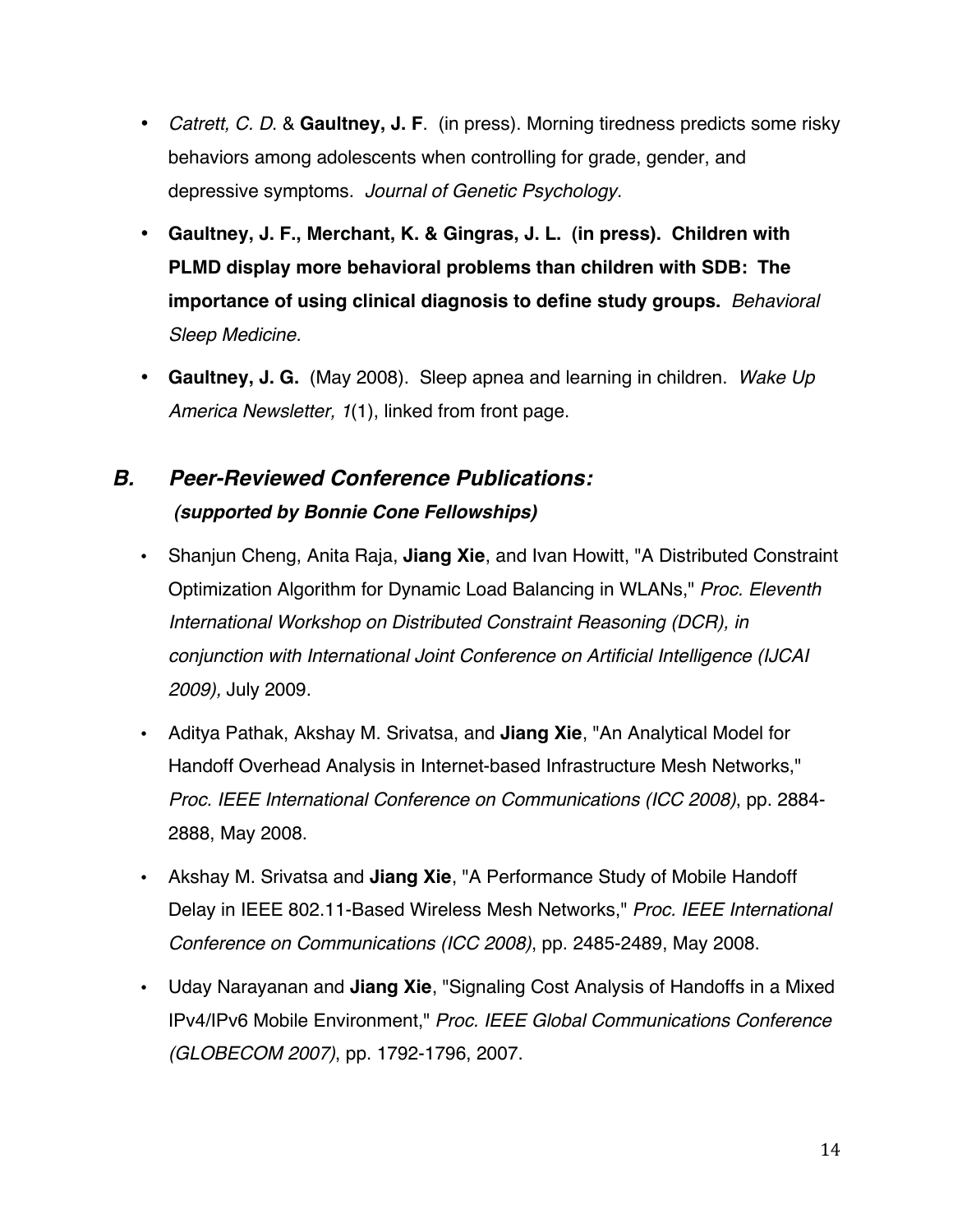- **Jiang Xie**, Ivan Howitt, and Izzeldin Shibeika, "IEEE 802.11-based Mobile IP Fast Handoff Latency Analysis," *Proc. IEEE International Conference on Communications (ICC 2007)*, pp. 6055-6060, 2007.
- **Jiang Xie**, Ivan Howitt, and Anita Raja, "Cognitive Radio Resource Management Using Multi-Agent Systems," *Proc. 1st IEEE Workshop on Cognitive Radio Networks (CRN 2007), in conjunction with IEEE Consumer Communications and Networking Conference (CCNC 2007)*, pp. 1123-1127, 2007.
- **Jiang Xie** and Aarthi Balan, "Case Study of Mobility Support for IPv4//IPv6 Transition Mechanisms Over IPv6 Backbone Networks," *Proc. IEEE Consumer Communications and Networking Conference (CCNC 2007)*, pp. 363-367, 2007.
- **Jiang Xie** and Xiaoyuan Gu, "Cellular Networks," Book Chapter of *The Handbook of Technology Management*, Hossein Bidgoli, Eds. John Wiley & Sons, Ltd., 2009.
- **Jiang Xie,** Ivan Howitt, and Anita Raja, "Framework for Decentralized Wireless LAN Resource Management," Book Chapter of *Emerging Wireless LANs, Wireless PANs, and Wireless MANs: IEEE 802.11, IEEE 802.15, 802.16 Wireless Standard Family*

*<http://www.wiley.com/WileyCDA/WileyTitle/productCd-0471720690.html>* , Yang Xiao and Yi Pan, Eds. John Wiley & Sons, Ltd., April 2009.

• **Jiang Xie** and Xiaoyuan Gu, "Evolution of Mobile Cellular Networks," Book Chapter of *The Handbook of Computer Networks <https://unccmail.uncc.edu/exchweb/bin/redir.asp?URL=http://www.wiley.com/Wi leyCDA/Section/id-305686.html>* , Volume II: LANs, MANs, WANs, The Internet, Global, Cellular and Wireless Networks <https://unccmail.uncc.edu/exchweb/bin/redir.asp?URL=http://www.wiley.com/Wil

eyCDA/Section/id-305684.html> , Hossein Bidgoli, Eds. John Wiley & Sons, Ltd., December 2007.

• **Jiang Xie** and Shantidev Mohanty, "Mobility Management in Wireless Systems," in 6.108.Telecommunication Systems and Technologies, edited by Paolo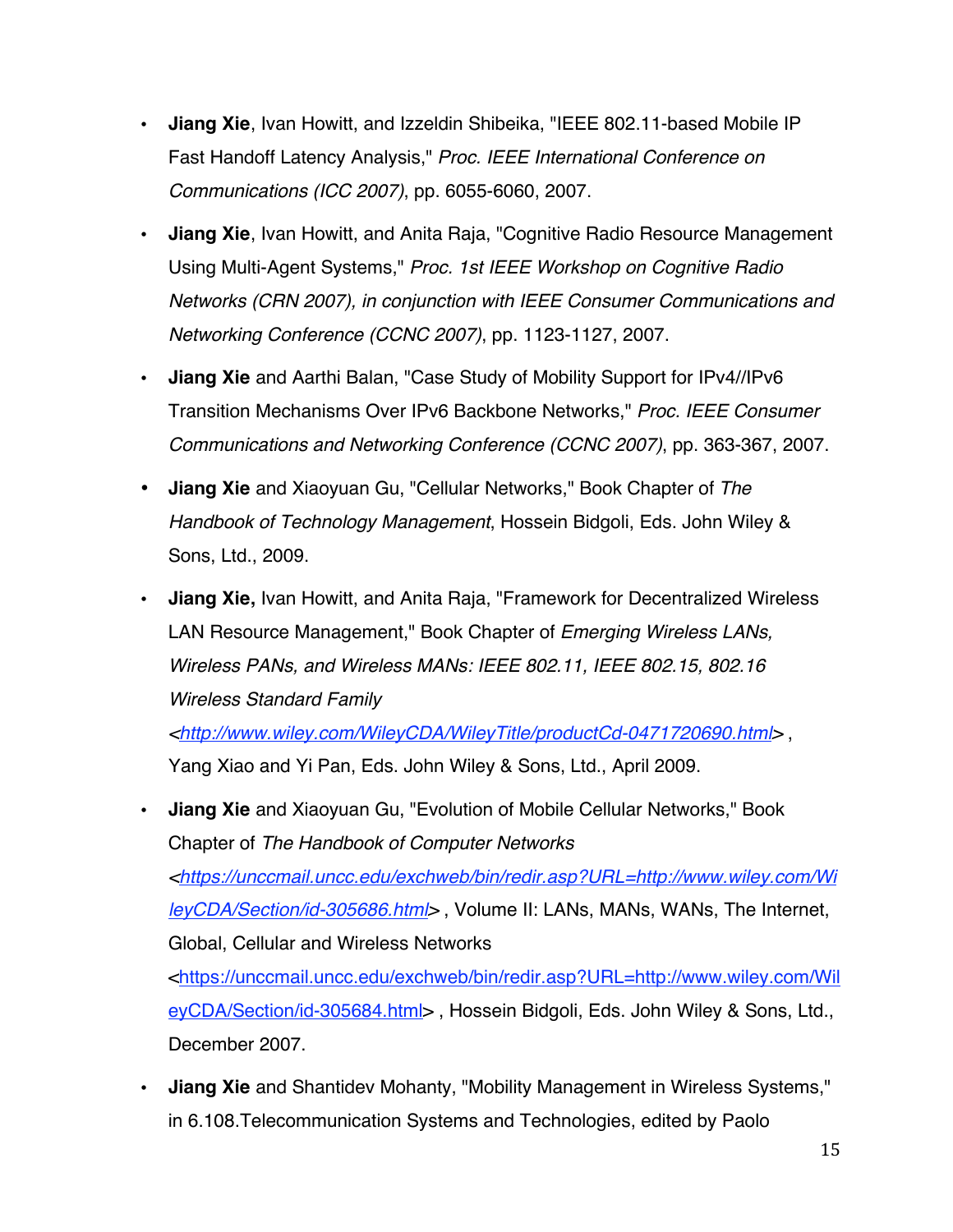Bellavista, in *Encyclopedia of Life Support Systems (EOLSS) <https://unccmail.uncc.edu/exchweb/bin/redir.asp?URL=http://www.eolss.net/>* , developed under the Auspices of the UNESCO, Eolss Publishers, Oxford, UK, 2007.

# **8. EVALUATION ACTIVITIES**

The Evaluation Team, consisting of Dr. Roslyn Mickelson, Dr Arnie Cann, and graduate student Neena Banerjee, have been engaged in three major data collection and analysis activities during the reporting period. First, they have collected data and prepared tables 1-11 of the ADVANCE toolkit. Second, UNC Charlotte has participated in several national surveys of faculty, including the UCLA Higher Education Research Institute (HERI) survey and the COACHE survey. Since we have data from three successive administrations of the UCLA survey, the Evaluation Team has done a longitudinal analysis of questions relevant to climate and experience for the STEM faculty. Finally, the Evaluation Team performed an equity salary study on 2007 salary data.

## A) The HERI Data Summary

UNC Charlotte has participated in the Higher Education Research Institute (HERI) survey of faculty every 3 years since 1998. This report examines data from the last three administrations of the survey (2001-2002, 2004-2005, and 2007-2008) and looks only at questions that have potential relevance to issues addressed by the Advance initiatives.

Six themes are considered:

- 1. Overall Climate
- 2. Career Choice and Views of the Profession
- 3. Lifestyle and Personal/Professional Goals Compatibility
- 4. Perceptions of the University Practices and Priorities
- 5. Satisfaction with Aspects of One's Job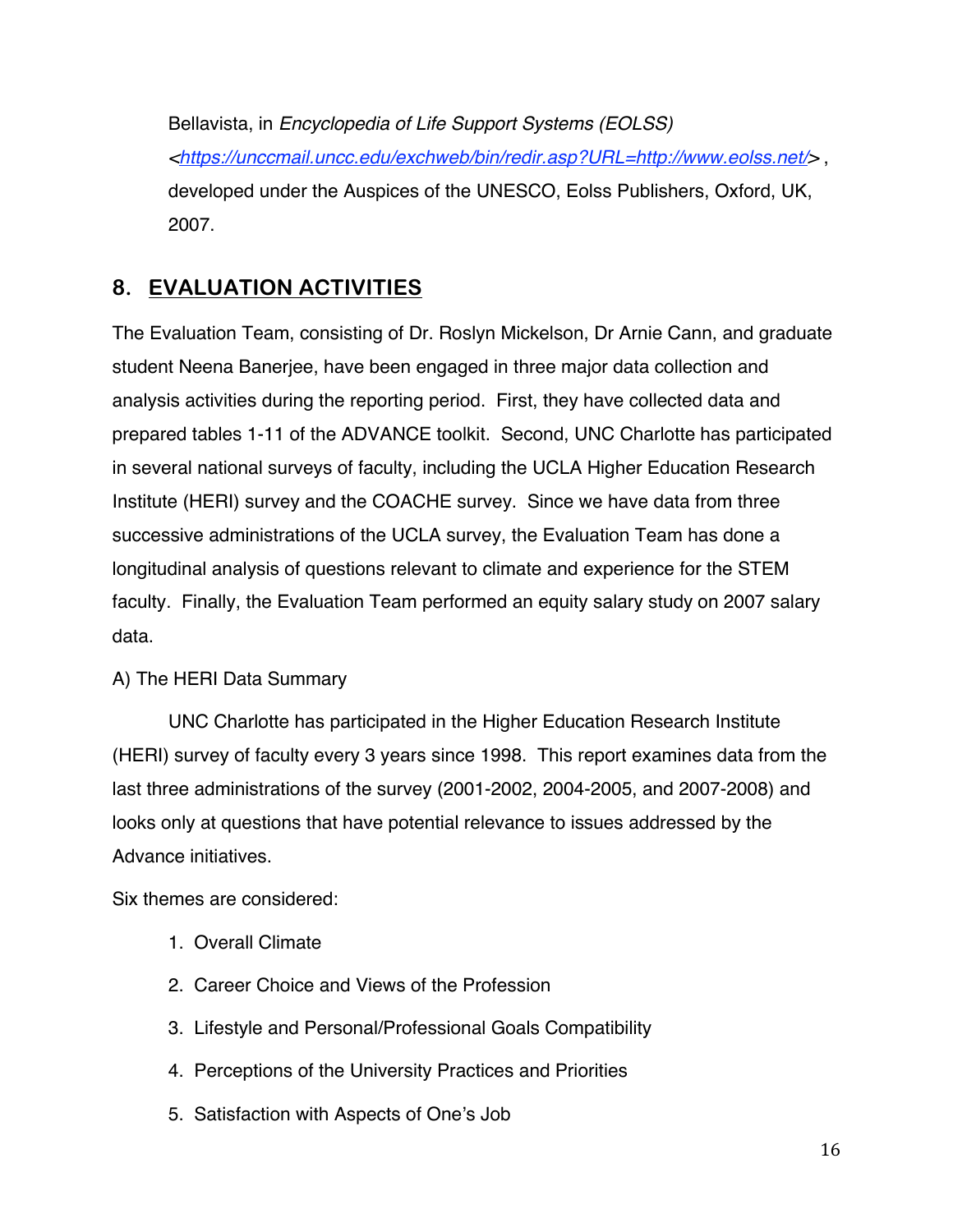#### 6. Sources of Stress

For some of the issues concerning general climate, the data were considered from all faculty who responded regardless of their rank. In most other cases, because the questions applied to issues primarily relevant to tenure track faculty, only data from faculty in professorial ranks were considered.

Based on a comparison with the number of faculty identified in the Institutional Research faculty database, the response rate was around 40% for each administration of the HERI survey (2001, 41%; 2004, 40%; 2007, 43%). The distribution of faculty by rank in each sample appears to be comparable to the overall distribution within the entire faculty.

A summary of the findings for each theme is provided with representative data. The actual frequencies of responses to each question, broken down by year, gender, and area (STEM or NonSTEM) are provided in the Appendices. In each section, the specific questions asked are listed, and the pages in the Appendices on which the detailed responses are provided are indicated. Statistical analyses were conducted to identify areas in which there were clear and reliable differences between women's and men's responses. Otherwise, detailed statistical analyses were not conducted. Instead, the percentage of faculty responding positively or negatively to an item was noted as descriptive information and consistent patterns of responses across years were noted. A consistent pattern of differences across years, even when not statistically reliable in any given year, does provide evidence of a reliable finding.

**Conclusions**: There continue to be gender differences in many areas, especially those dealing with climate issues, perceptions of efforts to insure fairness and diversity, and outside demands on time. In all of these cases, women report having a more negative experience or perception than do men. Furthermore, in a number of instances (e.g. clarity of guidelines for promotion, relationships with colleagues, mentoring) gender differences were more pronounced in STEM departments than in NonSTEM departments. Although the HERI survey does provide data to track these issues, data are available only every 3 years, and the questions of interest are not always included.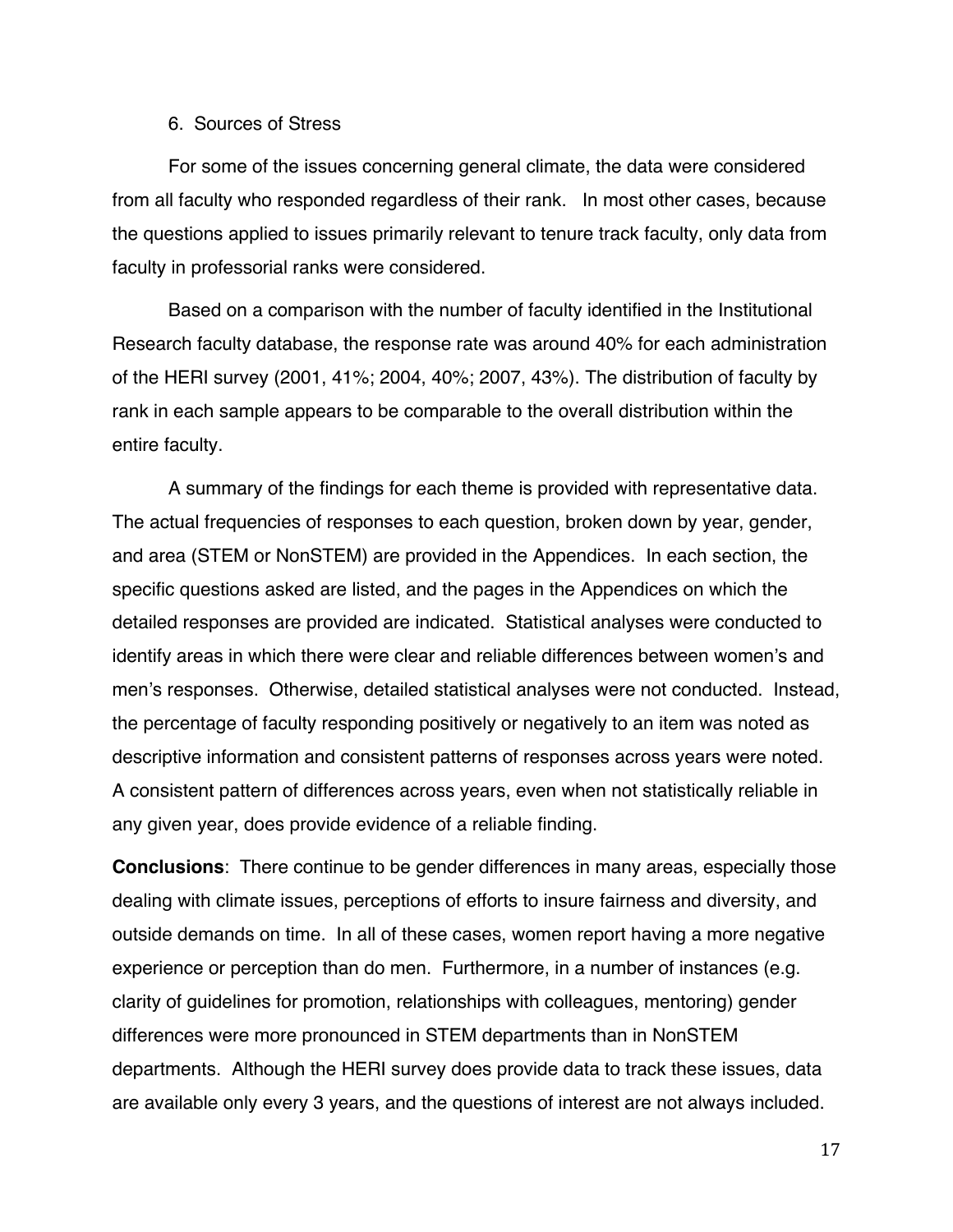It may be desirable to develop an in-house survey that focuses on the specific issues of interest that could be administered every year or every other year. The UCLA HERI data have been presented to the Council on University Community and will be presented to the Chancellor's Cabinet at an upcoming retreat. In the fall, the data will be presented at a meeting of the Faculty Council and Dean's Council.

## B) NSF Toolkit Data Summary

#### Summary of Baseline Data for ADVANCE Evaluation

The attached Tables contain the data that are recommended for evaluations according to the "Toolkit for Reporting Progress Toward NSF ADVANCE Institutional Transformation Goals" (January, 2005). Tables 1 through 8 are numbered to be consistent with the Toolkit examples, and the additional Tables, not specified in the Toolkit, are numbered consecutively beginning with Table 9. The data represent a baseline period of at least 3 years, and in some cases up to 5 years.

The data summarized in Tables 1, 6, & 7 have previously been evaluated in a separate report (Changing Patterns in STEM Faculty by Gender and Rank - Fall 2004 through Fall 2008) prepared in March 2009, so a detailed analysis will not be repeated here. In the summary of the earlier report it was noted that the percentage of women in STEM areas at the assistant professor rank has remained relatively constant since 2004. The increases in the number and percentage of STEM women at the associate and full professor ranks are due to higher rates of hiring women at the associate rank, and higher rates of separation by men at both associate and full ranks. For details, and a comparison of STEM Science to STEM Social Science departments, see the earlier report.

In Table 2, looking at the current numbers of STEM women at each rank, it is clear that there are still very few women at senior ranks (associate or full) in Engineering. Only in the social sciences are there significant numbers of women at the full professor level, and even in these disciplines there is considerable variability across departments. In Sociology (50%), Anthropology (33%), Criminal Justice (25%), and Political Science (22%) over 20% of full professors are women. However, in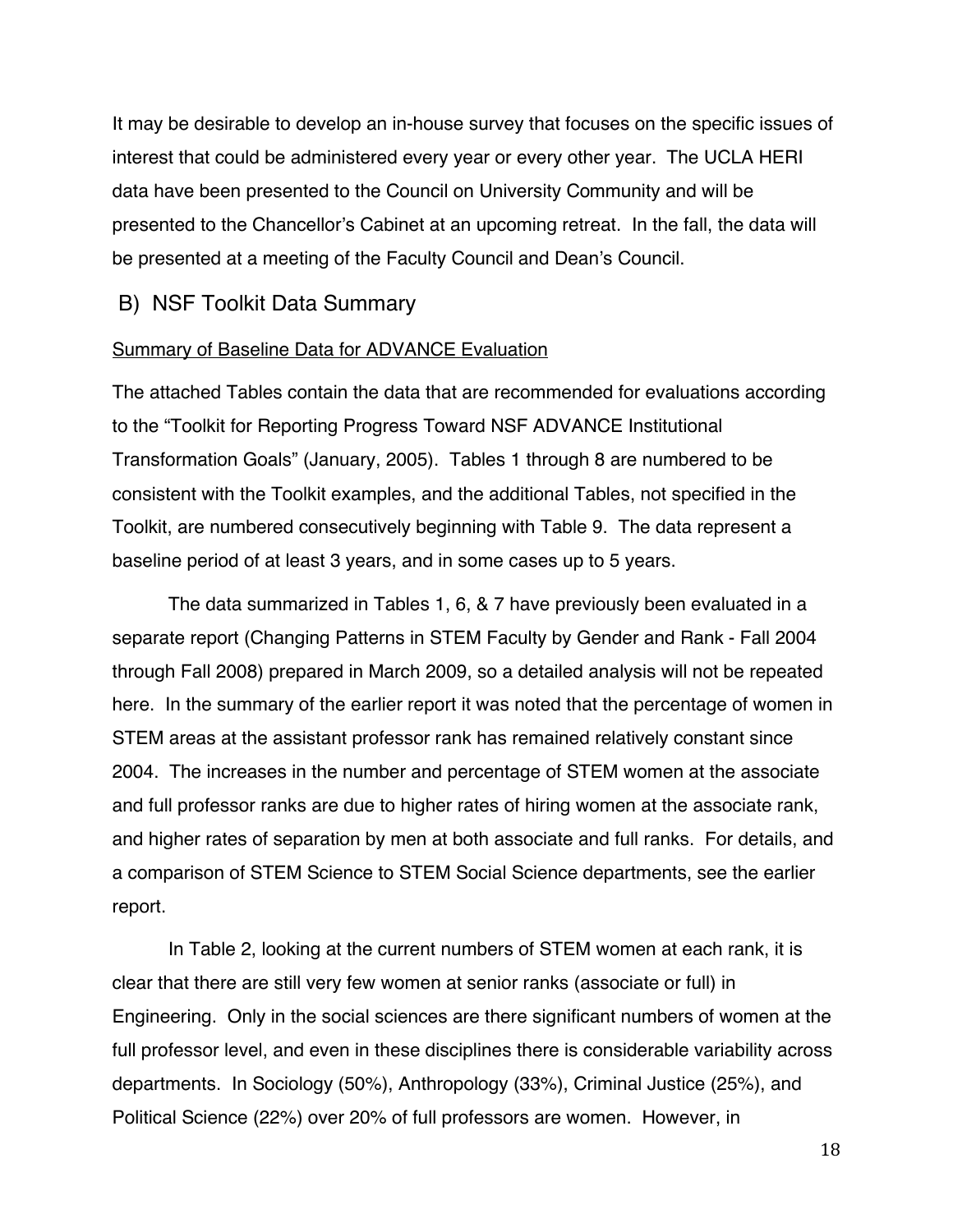Economics, Psychology, and Geography women make up only about 10% or less of full professors. Given the small numbers in some departments, it is worth noting that only Sociology and Political Science have more than one female full professor.

Tables 3 and 4 provide the data on Reappointment, Promotion, and Tenure decisions since the 2002 academic year. There does not appear to be any clear evidence of a gender bias in these data, but women have been denied tenure at a slightly higher rate. Overall, there have been very few negative tenure decisions (8 of 75). For women, 14% (3 of 21) of cases have been denied, and the rate is the same for STEM Sciences and STEM Social Sciences. For men, the overall rate for denial of tenure was 9%, with 13% for STEM Sciences and 0% for STEM Social Sciences. There have been only 2 instances of a negative decision in an evaluation for promotion to full professor, one woman and one man.

The data in Table 5, for time at UNC Charlotte and time in rank, do not suggest any major gender differences. Because women have only recently been promoted to full professor, the time at rank in that category does reflect differences only due to the recent changes. The more important data would be those for associate professors, and here there is no evidence that women, overall, have more years in that rank. Only in the social sciences and psychology have women associates been at that level longer, on average, than men, and the difference is less than two years. It will be important to monitor these data to see if this pattern continues as more and more women are hired and promoted to associate.

In Table 8, the data for Distinguished and Titled Professors indicate no real change in the pattern over the last 5 years. There has been a single female Distinguished or Titled Professor over that time, while the number of men in such positions has ranged from 10-12. These data are consistent with the overall percentage of women at the rank of full professor, around 10%. However, in 08-09, four additional women were appointed to endowed positions. Flexibility in the appointment process allowed us to add two women at the associate professor level as Distinguished Scholars. Upon promotion, they will become Distinguished Professors. The remaining two were appointed at the rank of full professor.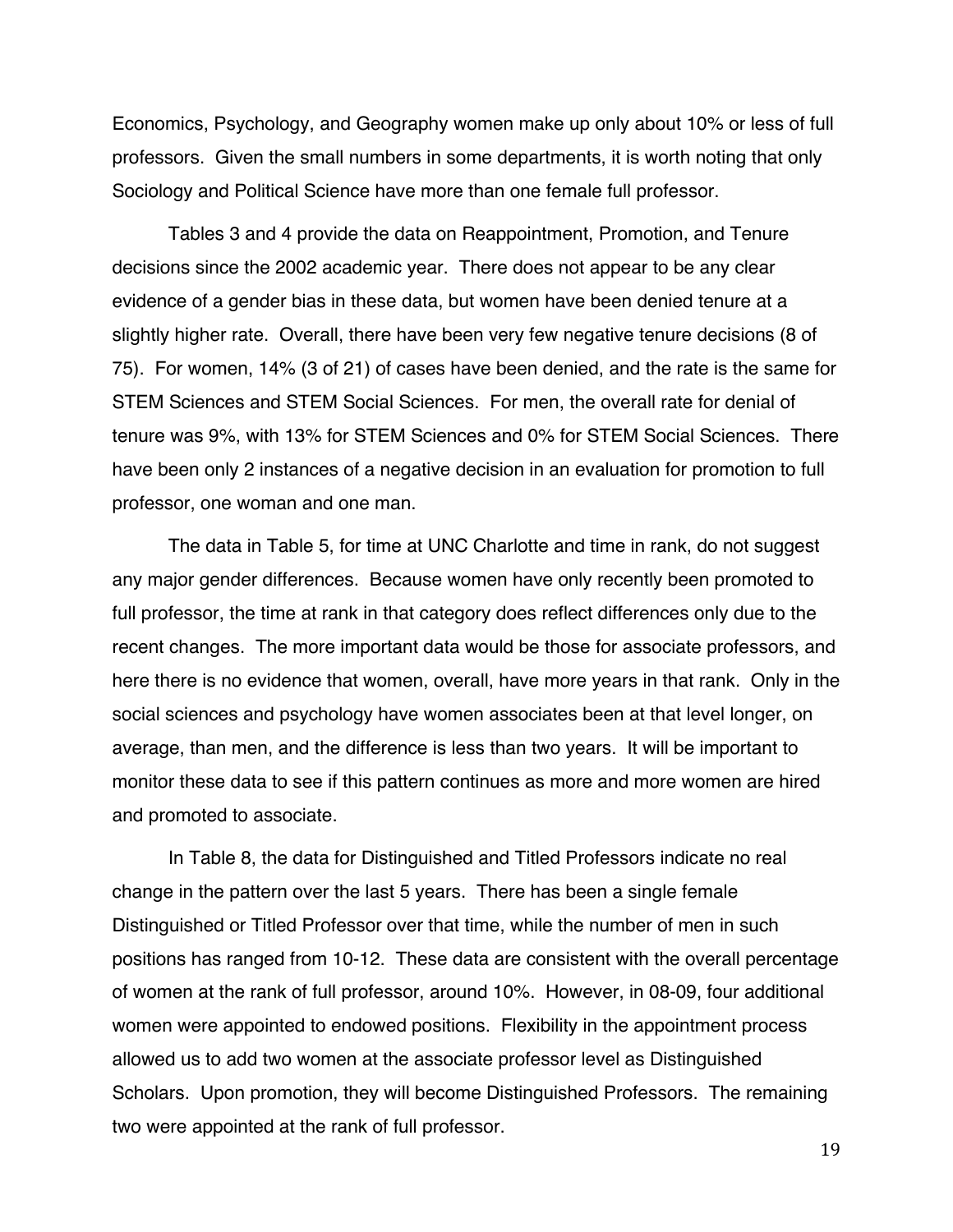The data in Table 9 on salary will not be interpreted because an extensive Salary Regression analysis was completed during the last year. The results of those analyses, provided in a separate report, indicated small, but consistent gender differences. Details about the variable examined, and the interpretation of the differences identified can be found in that separate report.

In Tables 10 and 11 we have updated the information about Start-up Packages and Space Allocations for new faculty. When the original data were collected covering a 5 year period of hiring, no differences based on gender were identified. The updated data continue to reflect these findings. Although there are differences across disciplines, and some variability within disciplines, probably based on research needs in specialized areas, none of the differences appear to be related to gender.

### C) Equity salary study

The following is a summary excerpted from the study:

"The University of North Carolina at Charlotte's ADVANCE institutional transformation program sponsored by the National Science Foundation promotes the equitable participation of women faculty in science, technology, engineering, and mathematics (STEM). ADVANCE's goals include the examination of, and possible transformation of, the opportunity structure at UNC Charlotte so that fundamental components of the university's climate, culture, and organizational structure are equitable with respect to gender, ethnicity, and race. Salary equity is an important dimension supporting faculty participation, and nationwide, studies of salary equity have documented gender disparities in salary. Thus, it is important to know the conditions that exist at UNC Charlotte with respect to salary equity.

This report presents findings of the ADVANCE Evaluation team's investigation of the factors related to salaries of faculty at University of North Carolina at Charlotte from 2004-5 through 2007-8. Like many other institutions of higher education, UNC Charlotte has struggled with gender-based salary inequities for decades. The purposes of this study are to investigate the various factors that currently predict salaries, to explore whether there is evidence of systemic gender bias in salaries, and to examine if there have been changes in these relationships over the four year period.